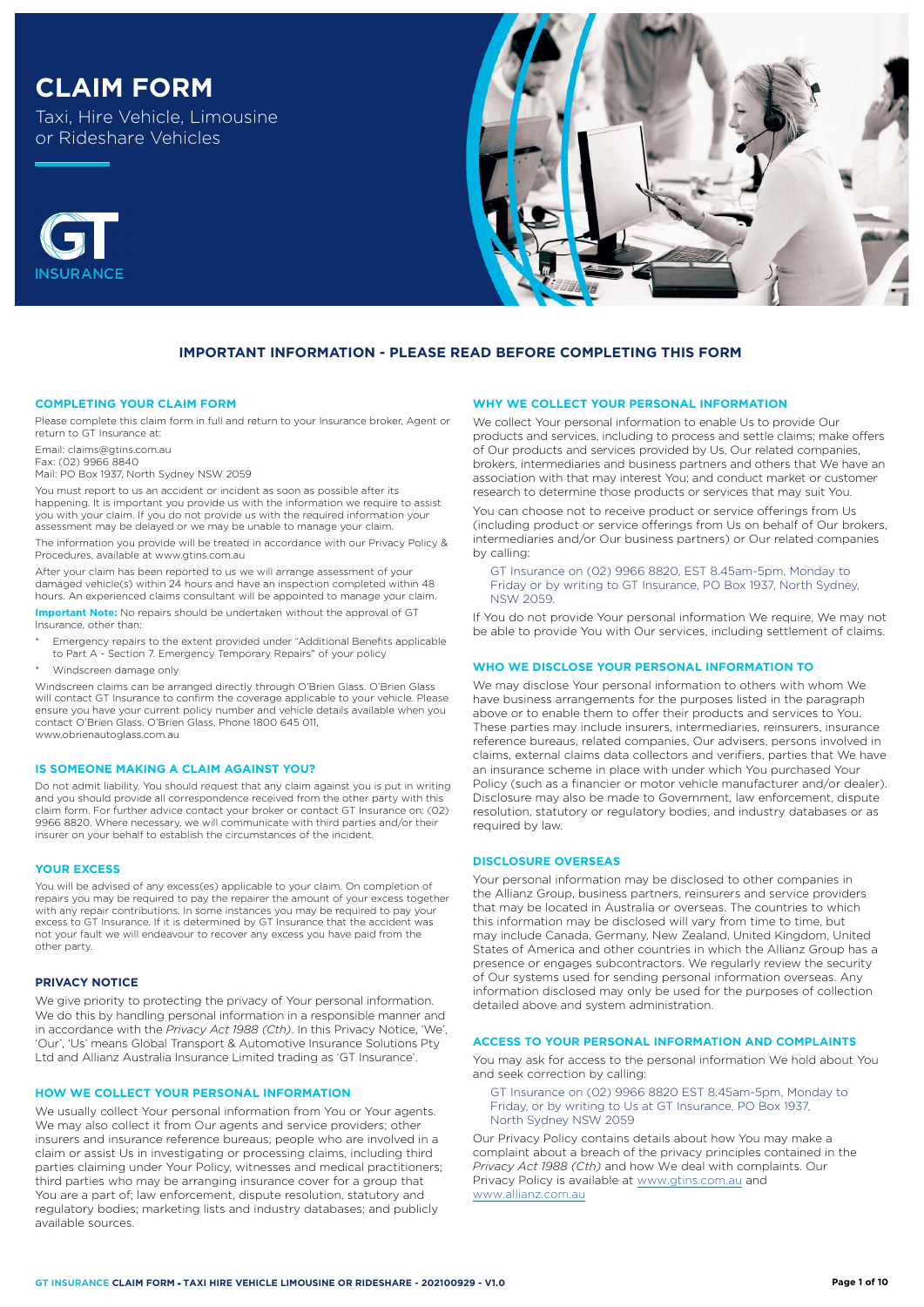## **TELEPHONE CALL RECORDING**

We may record incoming and/or outgoing telephone calls for training or verification purposes. Where We have recorded a telephone call, We can provide You with a copy at Your request, where it is reasonable to do so.

## **YOUR CONSENT**

By providing Us with personal information You and any other person You provide personal information for, consent to these uses and disclosures until You tell Us otherwise. If You wish to withdraw Your consent, including for such things as receiving information on products and offers by Us or persons We have an association with, please contact  $| \cdot |$ 

#### **GENERAL INSURANCE CODE OF PRACTICE**

The General Insurance Code of Practice was developed by the Insurance Council of Australia to further raise standards of practice and service across the insurance industry. The Code Governance Committee (CGC) is an independent body that monitors and enforces insurers' compliance with the Code.

You can obtain more information on the Code of Practice and how it assists you by contacting Us. Contact details are provided below and on the back cover of the Product Disclosure Statement or Policy Document.

GT Insurance on (02) 9966 8820 EST 8.45am-5pm, Monday to Friday, or by writing to Us at GT Insurance, PO Box 1937, North Sydney NSW 2059

For more information on the Code Governance Committee (CGC) go to <https://insurancecode.org.au/>

### **SUBROGATION**

You may prejudice Your rights in relation to a claim made under this policy if without prior agreement from Us, You make an agreement with a third party that will prevent Us from recovering a loss from that or another party.

# **DUTY OF UTMOST GOOD FAITH**

Every insurance contract is subject to the duty of utmost good faith which requires both the Insured and the Insurer to act towards each other in utmost good faith. Failure to do so on the part of the Insured may prejudice any claim made under the policy or the continuation of insurance cover by the Insurer.

## **DUTY OF UTMOST GOOD FAITH**

Every insurance contract is subject to the duty of utmost good faith which requires both the Insured and the Insurer to act towards each other in utmost good faith. Failure to do so on the part of the Insured may prejudice any claim made under the policy or the continuation of insurance cover by the Insurer.

## **THE INSURER**

Allianz Australia Insurance Limited (incorporated in Australia); ABN 15 000 122 850; AFS Licence No. 234708 of 10 Carrington Street Sydney, 2000.

# **THE UNDERWRITING AGENCY**

Global Transport & Automotive Insurance Solutions Pty Ltd (trading as GT Insurance) AFS Licence No. 240714 ABN 93 069 048 255 of Level 3, Suite 3.01, 213 Miller Street, North Sydney, NSW 2060 is an underwriting agency which specialises in arranging insurance in respect of Motor Vehicles and Mobile Plant and related insurances. GT Insurance acts as the agent of Allianz to market, solicit, offer, arrange and administer the insurance.

GT Insurance has a binding authority to issue, vary and cancel contracts of insurance and to deal with or settle claims on behalf of Allianz. If You need information about this insurance in the first instance, contact GT Insurance.

## **COMPLAINTS - INTERNAL AND EXTERNAL COMPLAINTS PROCEDURE**

If You are dissatisfied with Our service in any way contact Us and We will attempt to resolve the matter in accordance with Our complaints handling procedures. To obtain a copy of Our procedures contact Us on (02) 9966 8820 or visit www.gtins.com.au. If We don't resolve the matter to Your satisfaction You may be able to refer it to the Australian Financial Complaints Authority (AFCA) subject to its terms of reference. It provides a free and independent dispute resolution service for consumers who have general insurance disputes falling within its terms of reference and its contact details are:

The Australian Financial Complaints Authority Phone: 1800 931 678 Post: GPO Box 3, Melbourne, Victoria 3001 Website: www.afca.org.au Email: info@afca.org.au

# **COMPLETING THIS FORM/QUESTIONNAIRE:**

- **Please complete all sections in full and provide any requested attachments.**
- **This form may be printed and completed in handwriting or it may be completed electronically as an interactive pdf with fillable form fields. If completing electronically, please download to your local computer and complete using Adobe Acrobat Reader (Fill & Sign tool).**
- **If more space is required when completing this form, please attach a separate sheet.**
- **The use of the term 'You' or 'Your' in this form refers to an Insured and their subsidiary companies and other entities in which they have a controlling interest.**
- **The use of the term 'We', 'Our' or 'Us' in this form refers to the Insurer and its Underwriting Agency.**
- **It is important to refer to the relevant Product Disclosure Statement and Policy Document which sets out the terms and conditions of cover offered. Please contact your local GT Insurance office or speak to your Intermediary.**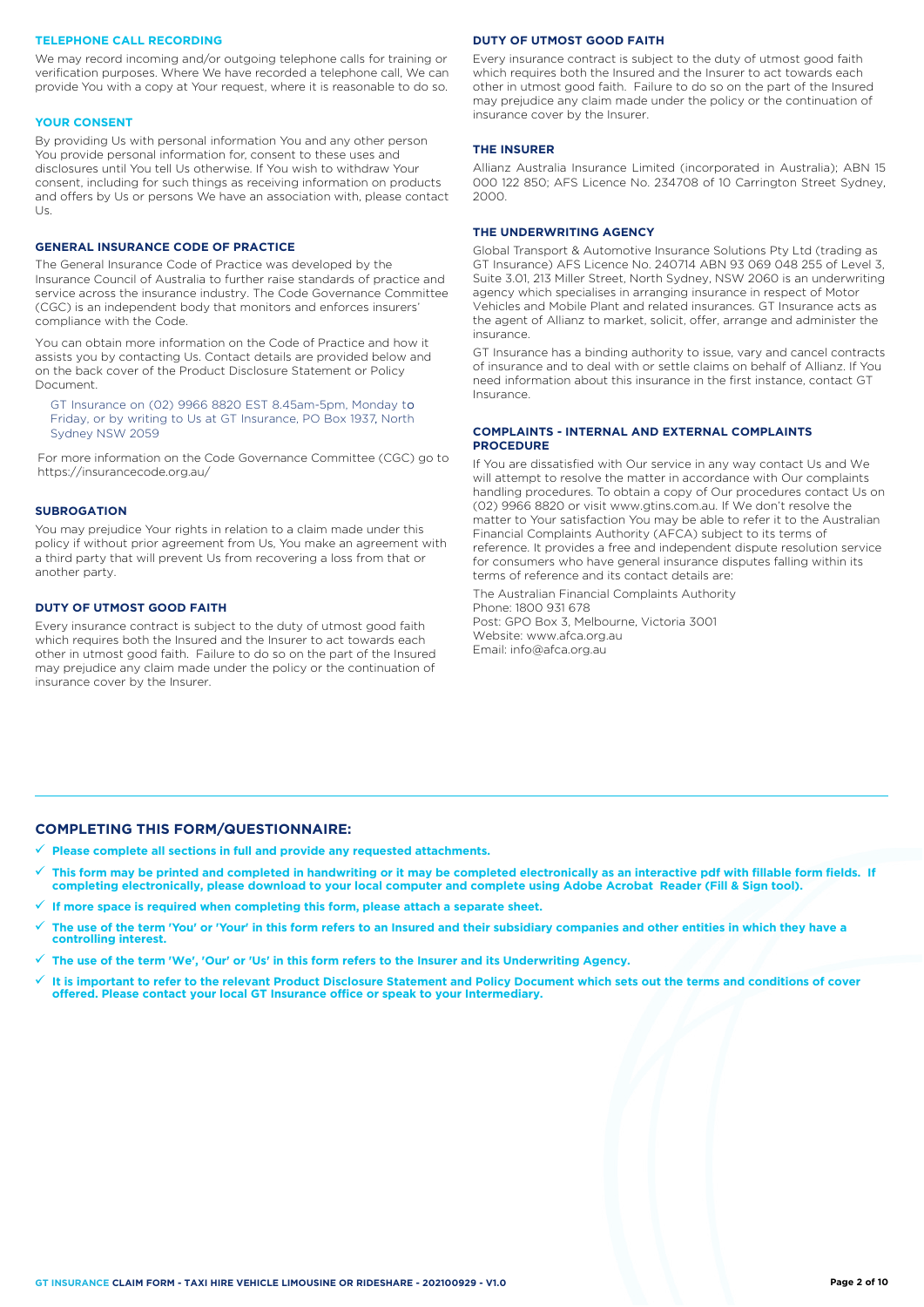# **Checklist**

| Before returning this Claim Form, have you supplied?                                                 |  |
|------------------------------------------------------------------------------------------------------|--|
| Driver's Licence - Photocopies of BOTH sides (supply is mandatory)                                   |  |
| Taxi Authority/Public Vehicle Accreditation number - Photocopies of BOTH sides (supply is mandatory) |  |
| Copy of Registration                                                                                 |  |
| Other Party demands (if applicable)                                                                  |  |
| Police Report (if applicable)                                                                        |  |
| Excess Payment                                                                                       |  |
| Repair Quote                                                                                         |  |
| Claiming for Loss of Shifts (see Section 4)                                                          |  |
| Full details of other parties involved                                                               |  |

# **Section 1. Policyholder Details**

| Policy Number                             |                                                            |                                                                                                                                                               |     |                                  |    | GT Insurance issue taxi, hire car, limousine or rideshare vehicle<br>policies that typically begin with TXP. For example: TXP12345678 |    |                           |
|-------------------------------------------|------------------------------------------------------------|---------------------------------------------------------------------------------------------------------------------------------------------------------------|-----|----------------------------------|----|---------------------------------------------------------------------------------------------------------------------------------------|----|---------------------------|
| Insured name(s)                           |                                                            |                                                                                                                                                               |     |                                  |    |                                                                                                                                       |    | Name of<br>Policyholder/s |
| Insured's ABN                             |                                                            |                                                                                                                                                               |     |                                  |    | Australian Business Number (11 digits)                                                                                                |    |                           |
| Contact name(s)                           |                                                            |                                                                                                                                                               |     |                                  |    |                                                                                                                                       |    |                           |
| Contact number                            |                                                            |                                                                                                                                                               |     | E-mail                           |    |                                                                                                                                       |    |                           |
| Address                                   |                                                            |                                                                                                                                                               |     |                                  |    |                                                                                                                                       |    |                           |
| Suburb                                    |                                                            |                                                                                                                                                               |     | Postcode                         |    |                                                                                                                                       |    |                           |
| State or Territory                        | <b>NSW</b><br><b>QLD</b>                                   | ACT                                                                                                                                                           | VIC | <b>TAS</b>                       | SA | NT                                                                                                                                    | WA |                           |
| Your Claim Reference                      |                                                            |                                                                                                                                                               |     | this claim e.g. No. or Division. |    | For your records, you may provide us with your own reference for                                                                      |    |                           |
| (ITC) entitlement%                        |                                                            | If you are registered for GST and are eligible to claim an ITC for the item/s that you<br>are making a claim on, please insert the percentage of entitlement. |     |                                  |    |                                                                                                                                       |    |                           |
| Your Broker or<br>Agent                   |                                                            |                                                                                                                                                               |     |                                  |    |                                                                                                                                       |    |                           |
| Broker or Agent<br>Claim Reference No.    |                                                            |                                                                                                                                                               |     |                                  |    |                                                                                                                                       |    | Insert if known           |
| Has the Insured in the past 5 years been: |                                                            |                                                                                                                                                               | Yes | No                               |    |                                                                                                                                       |    |                           |
|                                           | a. refused insurance or had an insurance policy cancelled? |                                                                                                                                                               |     |                                  |    |                                                                                                                                       |    |                           |
| b. convicted of any criminal offence?     |                                                            |                                                                                                                                                               |     |                                  |    |                                                                                                                                       |    |                           |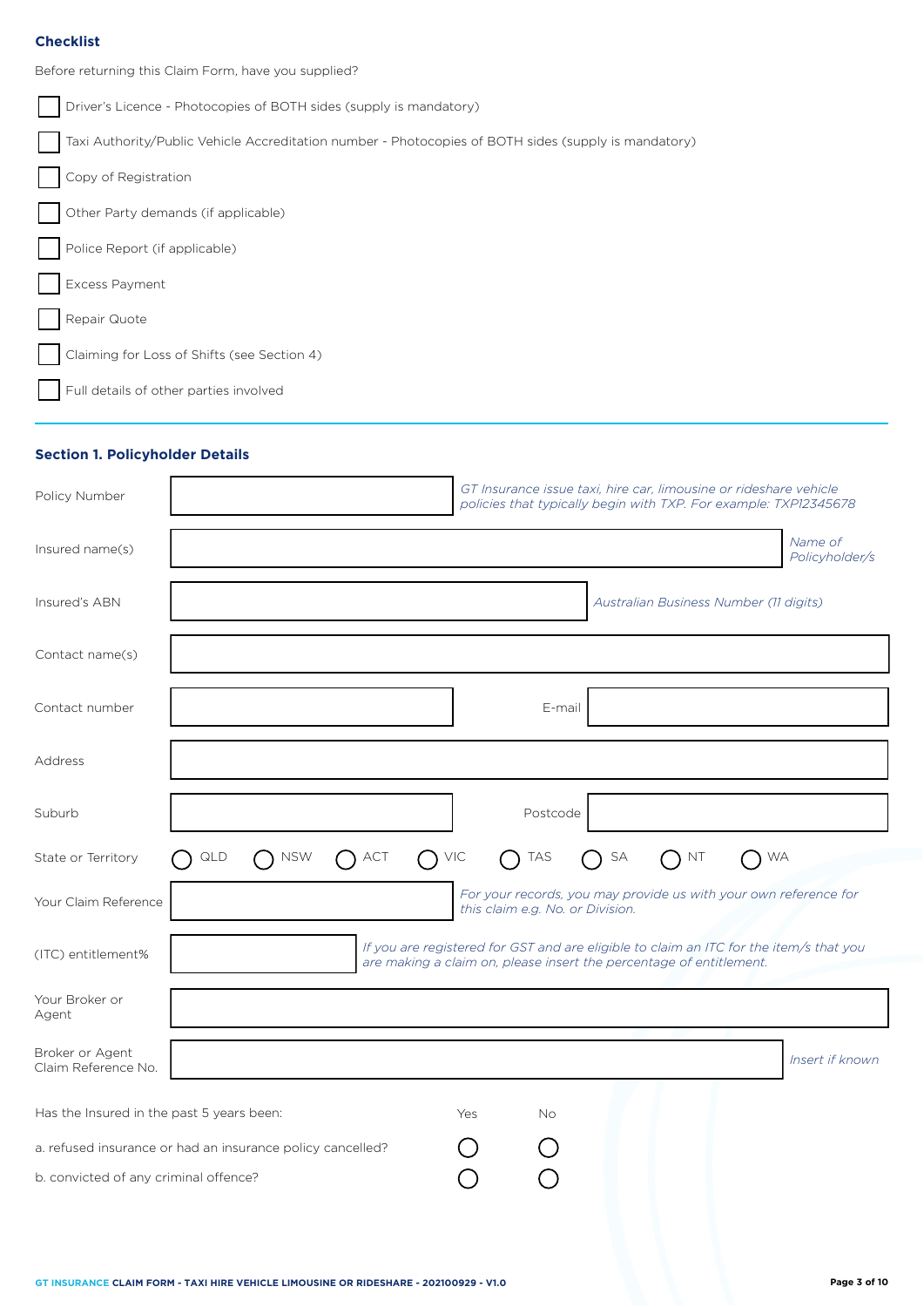# **Section 2. Insured Vehicle Details**

Please provide the following details in relation to the damaged vehicle:

| Vehicle identification can include the following identifiers:<br>VIN, Chassis No., Serial No. or Engine No.<br>Vehicle Type<br>Standard Maxi Taxi<br>Standard Taxi<br>Standard Wheelchair Taxi (WAT)<br>Premium / Prestige Taxi<br>Premium / Prestige Maxi Taxi<br>Premium Prestige Wheelchair Taxi (WAT)<br>Night Plate<br>Standby Taxi<br>Chauffeur driven Hire Car<br>Chauffeur driven Limousine<br>Rideshare Vehicle<br>Make/Model<br>Body Type<br>Year<br>Registration Number<br>Registration Expiry Date<br>Insert Vehicle Registration<br>(dd/mm/yyyy)<br>No. or write unregistered<br>Date vehicle was purchased<br>Purchase price \$<br>(dd/mm/yyyy)<br>Is the vehicle financed?<br><b>No</b><br>Unknown If 'Yes', please provide name of Financier:<br>Yes<br>Is the Insured the owner of the vehicle?<br>Was the vehicle being driven / operated with the Insured's consent?<br><b>No</b><br>If 'No', please provide details:<br>Yes | Vehicle ID |  |  |
|-------------------------------------------------------------------------------------------------------------------------------------------------------------------------------------------------------------------------------------------------------------------------------------------------------------------------------------------------------------------------------------------------------------------------------------------------------------------------------------------------------------------------------------------------------------------------------------------------------------------------------------------------------------------------------------------------------------------------------------------------------------------------------------------------------------------------------------------------------------------------------------------------------------------------------------------------|------------|--|--|
|                                                                                                                                                                                                                                                                                                                                                                                                                                                                                                                                                                                                                                                                                                                                                                                                                                                                                                                                                 |            |  |  |
|                                                                                                                                                                                                                                                                                                                                                                                                                                                                                                                                                                                                                                                                                                                                                                                                                                                                                                                                                 |            |  |  |
|                                                                                                                                                                                                                                                                                                                                                                                                                                                                                                                                                                                                                                                                                                                                                                                                                                                                                                                                                 |            |  |  |
|                                                                                                                                                                                                                                                                                                                                                                                                                                                                                                                                                                                                                                                                                                                                                                                                                                                                                                                                                 |            |  |  |
|                                                                                                                                                                                                                                                                                                                                                                                                                                                                                                                                                                                                                                                                                                                                                                                                                                                                                                                                                 |            |  |  |
|                                                                                                                                                                                                                                                                                                                                                                                                                                                                                                                                                                                                                                                                                                                                                                                                                                                                                                                                                 |            |  |  |
|                                                                                                                                                                                                                                                                                                                                                                                                                                                                                                                                                                                                                                                                                                                                                                                                                                                                                                                                                 |            |  |  |
|                                                                                                                                                                                                                                                                                                                                                                                                                                                                                                                                                                                                                                                                                                                                                                                                                                                                                                                                                 |            |  |  |
|                                                                                                                                                                                                                                                                                                                                                                                                                                                                                                                                                                                                                                                                                                                                                                                                                                                                                                                                                 |            |  |  |
|                                                                                                                                                                                                                                                                                                                                                                                                                                                                                                                                                                                                                                                                                                                                                                                                                                                                                                                                                 |            |  |  |
|                                                                                                                                                                                                                                                                                                                                                                                                                                                                                                                                                                                                                                                                                                                                                                                                                                                                                                                                                 |            |  |  |
|                                                                                                                                                                                                                                                                                                                                                                                                                                                                                                                                                                                                                                                                                                                                                                                                                                                                                                                                                 |            |  |  |
|                                                                                                                                                                                                                                                                                                                                                                                                                                                                                                                                                                                                                                                                                                                                                                                                                                                                                                                                                 |            |  |  |
|                                                                                                                                                                                                                                                                                                                                                                                                                                                                                                                                                                                                                                                                                                                                                                                                                                                                                                                                                 |            |  |  |
|                                                                                                                                                                                                                                                                                                                                                                                                                                                                                                                                                                                                                                                                                                                                                                                                                                                                                                                                                 |            |  |  |
|                                                                                                                                                                                                                                                                                                                                                                                                                                                                                                                                                                                                                                                                                                                                                                                                                                                                                                                                                 |            |  |  |
|                                                                                                                                                                                                                                                                                                                                                                                                                                                                                                                                                                                                                                                                                                                                                                                                                                                                                                                                                 |            |  |  |
|                                                                                                                                                                                                                                                                                                                                                                                                                                                                                                                                                                                                                                                                                                                                                                                                                                                                                                                                                 |            |  |  |
|                                                                                                                                                                                                                                                                                                                                                                                                                                                                                                                                                                                                                                                                                                                                                                                                                                                                                                                                                 |            |  |  |
|                                                                                                                                                                                                                                                                                                                                                                                                                                                                                                                                                                                                                                                                                                                                                                                                                                                                                                                                                 |            |  |  |
|                                                                                                                                                                                                                                                                                                                                                                                                                                                                                                                                                                                                                                                                                                                                                                                                                                                                                                                                                 |            |  |  |
|                                                                                                                                                                                                                                                                                                                                                                                                                                                                                                                                                                                                                                                                                                                                                                                                                                                                                                                                                 |            |  |  |
|                                                                                                                                                                                                                                                                                                                                                                                                                                                                                                                                                                                                                                                                                                                                                                                                                                                                                                                                                 |            |  |  |
|                                                                                                                                                                                                                                                                                                                                                                                                                                                                                                                                                                                                                                                                                                                                                                                                                                                                                                                                                 |            |  |  |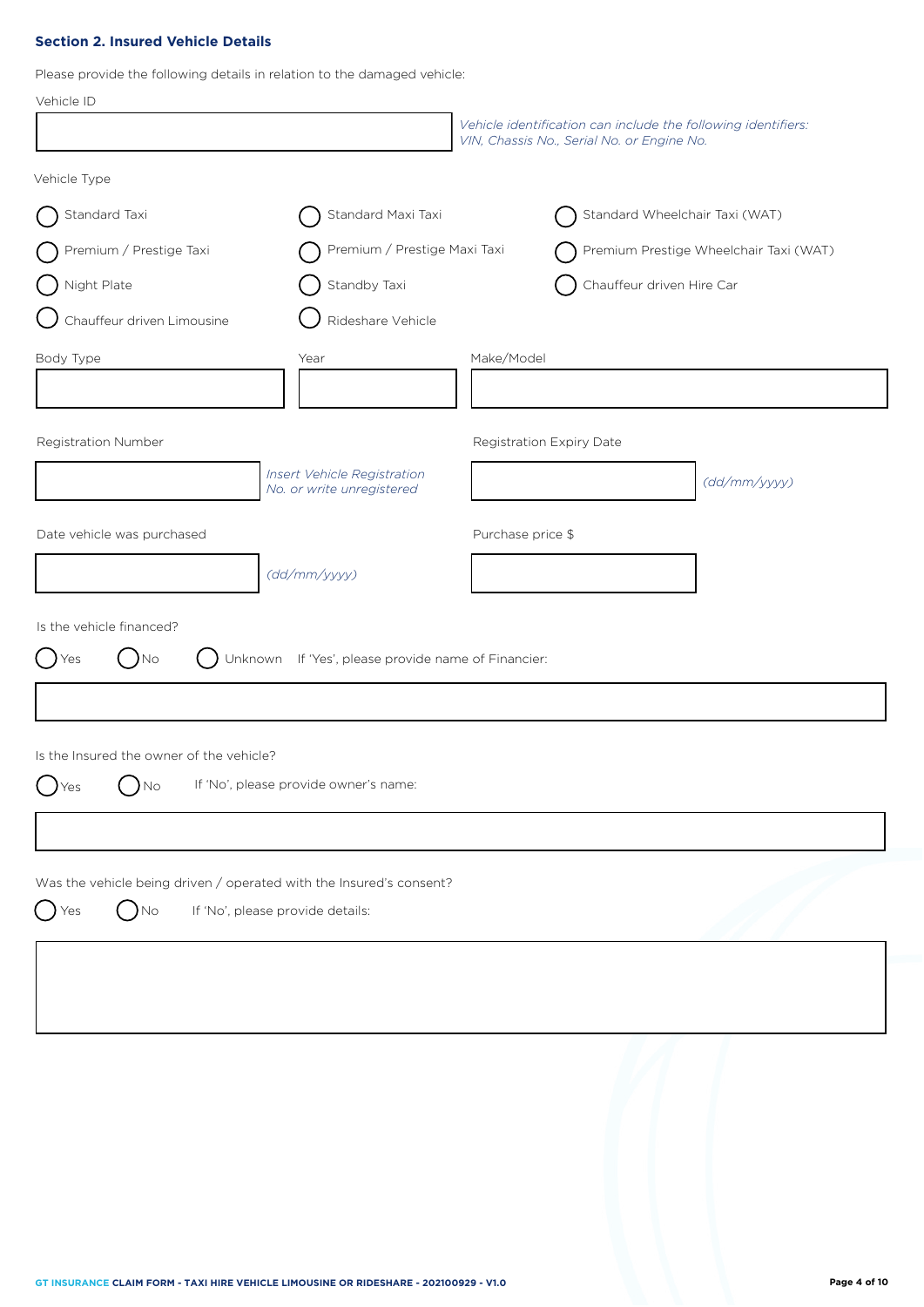# **Section 3. Driver Details**

| SECHON S. DITTER DETAILS                                   |              |                                                                                                                            |           |    |
|------------------------------------------------------------|--------------|----------------------------------------------------------------------------------------------------------------------------|-----------|----|
| Driver's Full Name                                         |              |                                                                                                                            |           |    |
| Driver's Address                                           |              |                                                                                                                            |           |    |
| Suburb                                                     |              | Postcode                                                                                                                   |           |    |
| State or Territory                                         | QLD          | <b>NSW</b><br>VIC<br>TAS<br>ACT<br>SA<br><b>NT</b>                                                                         | <b>WA</b> |    |
| Driver's contact number                                    |              | Driver's email                                                                                                             |           |    |
| Date of birth (dd/mm/yyyy)                                 |              | Licence expiry date (dd/mm/yyyy)<br>Driver's Licence Number                                                                |           |    |
|                                                            |              |                                                                                                                            |           |    |
| Date Taxi/Public Vehicle<br>licence first issued?          | (dd/mm/yyyy) | Taxi Authority/Public Vehicle<br>Authority/Accreditation<br><b>Accreditation Number</b><br>expiry date (dd/mm/yyyy)        |           |    |
|                                                            |              |                                                                                                                            |           |    |
| Relationship of the driver to the Insured:                 |              | ** IMPORTANT** Photocopies of BOTH sides of Drivers Licence and Accreditation MUST be attached                             |           |    |
| Insured - Owner/Driver                                     |              | Contract/Casual Driver                                                                                                     |           |    |
| Employee                                                   |              | Relative                                                                                                                   |           |    |
| Other                                                      |              |                                                                                                                            |           |    |
| Has the driver:                                            |              |                                                                                                                            | Yes       | No |
|                                                            |              | a. had their driving licence endorsed, suspended or cancelled within the last 5 years?                                     |           |    |
| b. been involved in any accidents within the last 5 years? |              |                                                                                                                            |           |    |
|                                                            |              | c. suffered from any physical or mental condition which could affect their driving performance?                            |           |    |
|                                                            |              | d. been fined or convicted of more than 3 speeding or other traffic offences (other than parking) within the last 3 years? |           |    |
|                                                            |              | e. been convicted with Prescribed Concentration of Alcohol (PCA) or Driving Under the Influence (DUI) in the last 5 years? |           |    |
| If 'Yes' to any of a. to e. above, please provide details: |              |                                                                                                                            |           |    |
|                                                            |              |                                                                                                                            |           |    |
| Did the driver:                                            |              |                                                                                                                            | Yes       | No |
|                                                            |              | a. consume any intoxicating liquor or drugs (including prescription drugs) in the 12 hours preceding the accident?         |           |    |
| b. undergo a breathalyser test following the accident?     |              |                                                                                                                            |           |    |
| c. undergo a blood test following the accident?            |              |                                                                                                                            |           |    |
| d. undergo a drug test following the accident?             |              |                                                                                                                            |           |    |
| e. undergo a urine test following the accident?            |              |                                                                                                                            |           |    |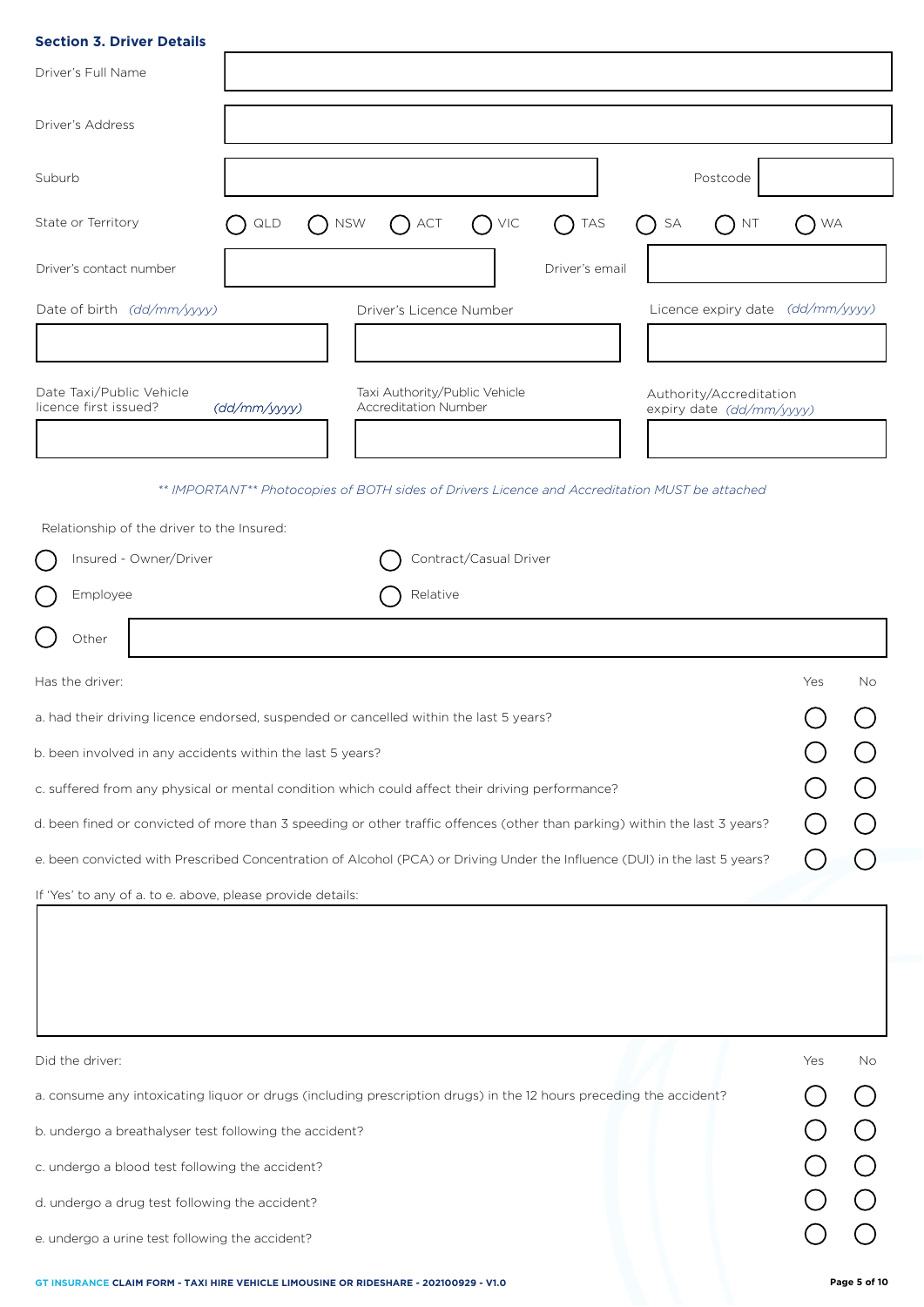| If 'Yes' to any of a. to e. above, please provide details/specify results: |  |
|----------------------------------------------------------------------------|--|
|----------------------------------------------------------------------------|--|

|  | Section 4. Demurrage - Loss of Income (Shift) Claims |  |  |  |  |
|--|------------------------------------------------------|--|--|--|--|
|--|------------------------------------------------------|--|--|--|--|

| Does your claim include Loss of Shifts? |  |  |  |
|-----------------------------------------|--|--|--|

 $\bigcap$  Yes  $\bigcap$  No If 'Yes', please read Section 4 below. If 'No', please proceed to Section 5.

Please be advised should you wish to lodge a claim for Loss of Shifts, we require prompt supply of "Proof of Lost Shifts". We will not delay our recovery process if the information is not supplied. We may not be able to recover in part at a later stage. For Shift losses, GT Insurance requires copies of daily work sheets and Network (login sheet) for the 14 days prior to the accident. Loss of Shift can not be claimed if a standby Taxi was supplied.

# **Section 5. Claim Type**

Please select the best description of the type of claim you wish to make:

- A vehicle accident involving another vehicle(s) or other parties property
- Vehicle damage not involving any other vehicle(s) or property
- Vehicle fire other than a bush fire or as a result of an accident
- Hail, Flood, Storm, Bush Fire or Cyclone damage to a vehicle whilst not being driven
- Windscreen or fixed glass breakage
- Theft of Vehicle
- Malicious Damage

# **Section 6. Incident Details**

| Please provide details of the incident surrounding this claim: |  |
|----------------------------------------------------------------|--|
|                                                                |  |

| Date the incident occurred                          |                                                                                   | Time the incident occurred |                                                     |        |
|-----------------------------------------------------|-----------------------------------------------------------------------------------|----------------------------|-----------------------------------------------------|--------|
| (dd/mm/yyyy                                         | Between (am/pm)                                                                   |                            | (am/pm)<br>And                                      |        |
|                                                     |                                                                                   |                            |                                                     |        |
| Location where the incident occurred:               |                                                                                   |                            |                                                     |        |
| Address                                             |                                                                                   |                            |                                                     |        |
| Suburb                                              |                                                                                   | Postcode                   |                                                     |        |
| State or Territory<br>$\mathsf{QLD}$                | $\bigcap$ nsw $\bigcap$ act $\bigcap$ vic $\bigcap$ tas $\bigcap$ sa $\bigcap$ nt |                            |                                                     | $)$ WA |
| Is there any CCTV/Dashcam footage of this incident? |                                                                                   |                            |                                                     |        |
| No<br>Yes                                           |                                                                                   |                            |                                                     |        |
| Estimated speed of your vehicle (km/h)              |                                                                                   |                            | Estimated speed of other vehicle (km/h) if involved |        |
|                                                     |                                                                                   |                            |                                                     |        |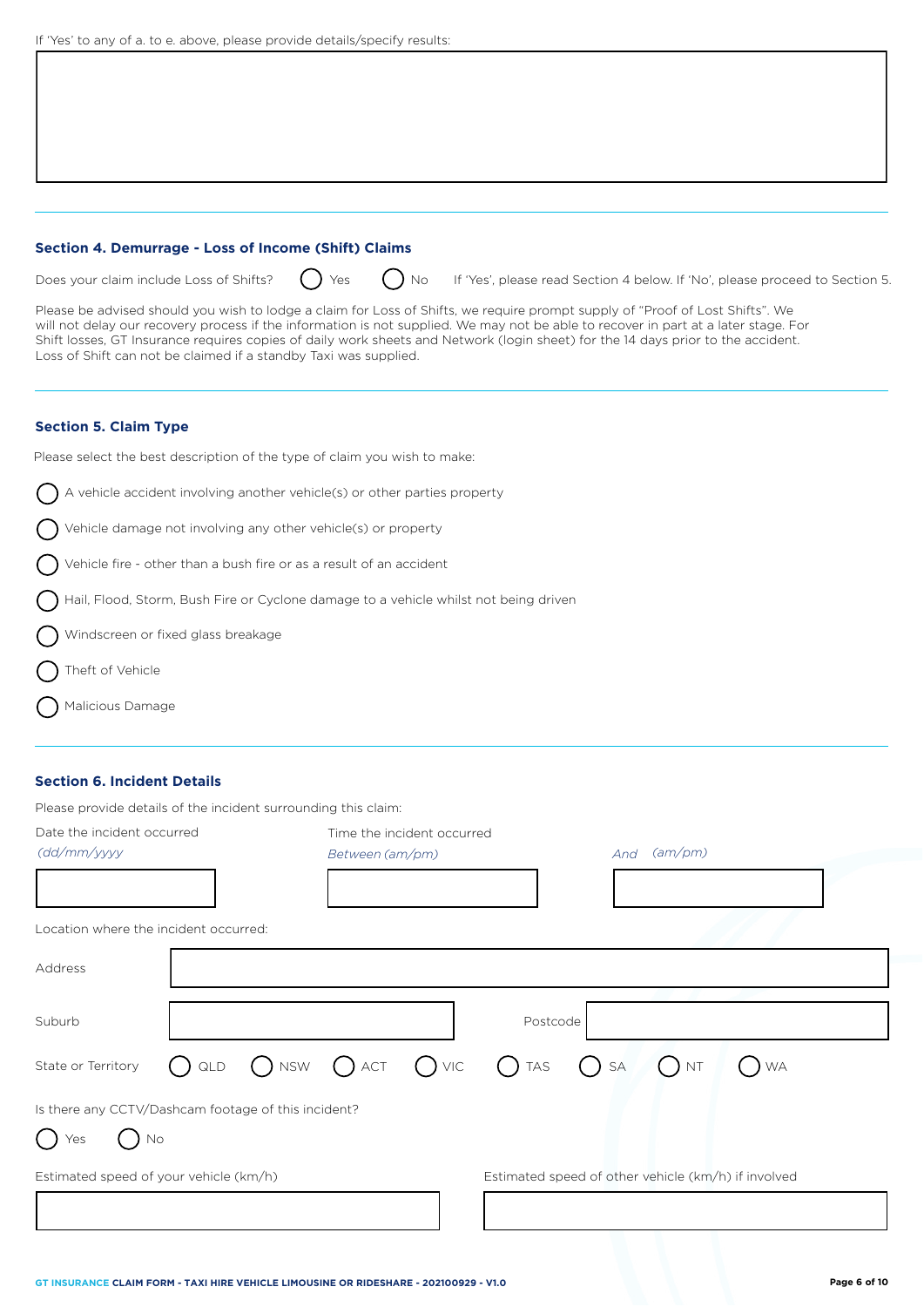| Select the relevant conditions:                             |                        |                                |                                                                         |
|-------------------------------------------------------------|------------------------|--------------------------------|-------------------------------------------------------------------------|
| <b>Weather conditions</b>                                   | <b>Road conditions</b> | <b>Situation</b>               |                                                                         |
| Dry                                                         | Tarmac / bitumen       | Straight Road                  | Bend                                                                    |
| Wet                                                         | Gravel / dirt          | Highway                        | Intersection                                                            |
| Raining                                                     | Sand / beach           | T - intersection               | Round About                                                             |
| Hailing                                                     |                        | Driveway                       | <b>Bridge</b>                                                           |
| Flood                                                       |                        | Tunnel                         | Private Property                                                        |
|                                                             |                        | Car Park                       | Other (specify in<br>description of how the<br>incident occurred below) |
| Name of the person last in charge of the vehicle            |                        |                                | Contact phone number                                                    |
|                                                             |                        |                                |                                                                         |
| Describe how the incident occurred                          |                        |                                |                                                                         |
|                                                             |                        |                                |                                                                         |
|                                                             |                        |                                |                                                                         |
|                                                             |                        |                                |                                                                         |
|                                                             |                        |                                |                                                                         |
|                                                             |                        |                                |                                                                         |
| Please provide a diagram of the incident:                   | A                      | Indicate your own vehicle as A | $\mathsf B$<br>Indicate any other vehicles as B                         |
| (include street names, traffic lights, give way signs etc.) |                        |                                |                                                                         |
|                                                             |                        |                                |                                                                         |
|                                                             |                        |                                |                                                                         |
|                                                             |                        |                                |                                                                         |
|                                                             |                        |                                |                                                                         |
|                                                             |                        |                                |                                                                         |
|                                                             |                        |                                |                                                                         |
|                                                             |                        |                                |                                                                         |
| Who do you consider is at fault and why?                    |                        |                                |                                                                         |
|                                                             |                        |                                |                                                                         |

# **Section 7. Damage to Insured Vehicle**

Describe the damage to the vehicle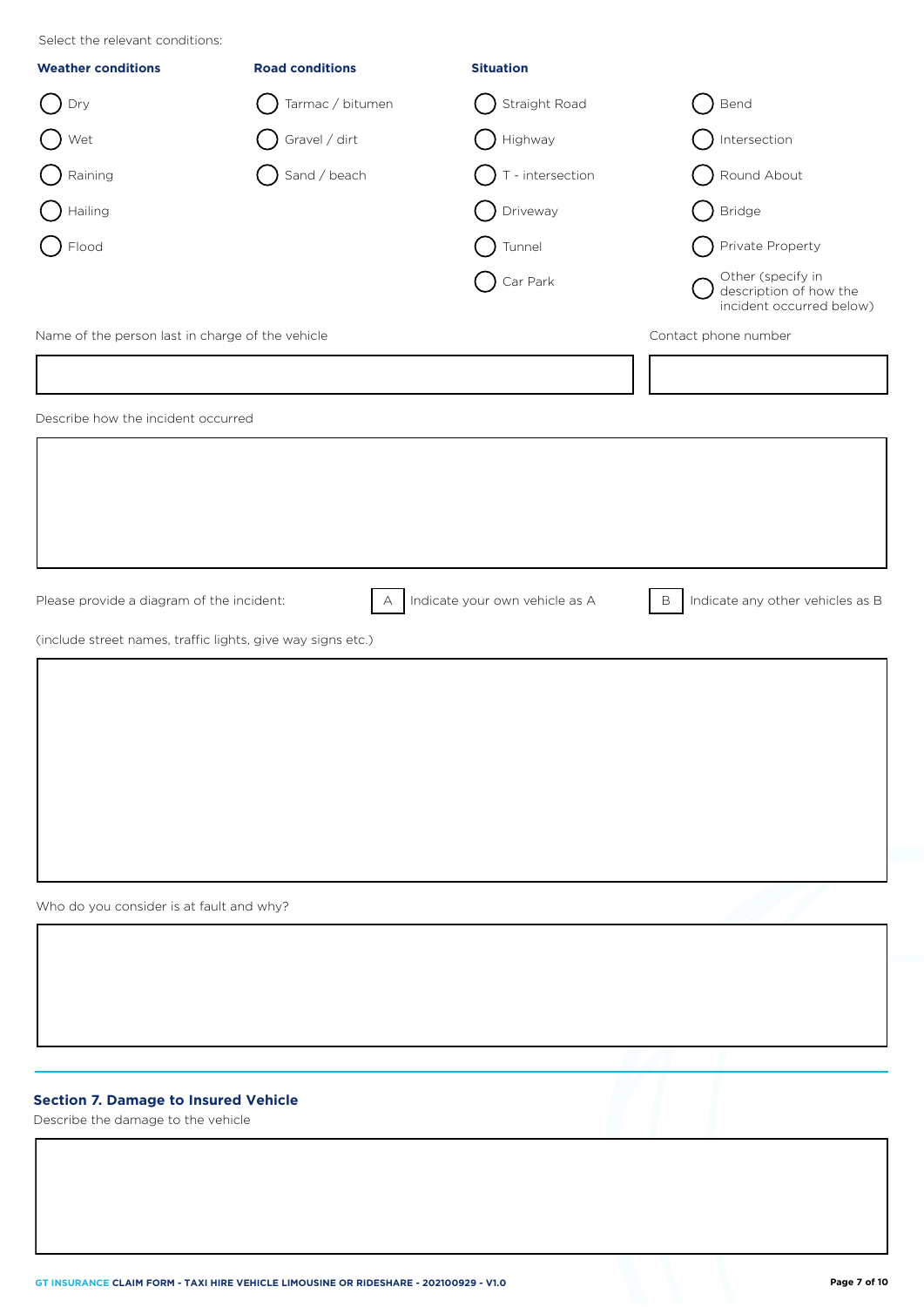| Was the vehicle towed from the scene?                                                              |                                                                                  |
|----------------------------------------------------------------------------------------------------|----------------------------------------------------------------------------------|
| No<br>If 'Yes', please provide details of tow company:<br>Yes                                      |                                                                                  |
|                                                                                                    |                                                                                  |
| Has a repair quote been obtained?                                                                  |                                                                                  |
| If 'Yes', please attach to this form<br>Yes<br>No                                                  | Amount \$                                                                        |
| Is the vehicle drivable?                                                                           |                                                                                  |
| No<br>Yes                                                                                          |                                                                                  |
| Address where the vehicle can be assessed:                                                         |                                                                                  |
| Address                                                                                            |                                                                                  |
| Suburb                                                                                             | Postcode                                                                         |
| <b>NSW</b><br>( )<br>$\mathsf{ACT}$<br>State or Territory<br>QLD                                   | $()$ VIC<br>$( )$ TAS<br>SA<br><b>NT</b><br><b>WA</b>                            |
| Do you have a preferred repairer?                                                                  |                                                                                  |
| No<br>If 'Yes', please provide contact details of repairer:<br>Yes                                 |                                                                                  |
|                                                                                                    |                                                                                  |
|                                                                                                    |                                                                                  |
| If the vehicle was stolen, has it been recovered in a damaged condition?                           |                                                                                  |
| $\bigcup N/A$<br>$\bigcup$ No<br>Yes                                                               |                                                                                  |
| Show the damage to your vehicle on the following diagram:                                          |                                                                                  |
| л.<br>$\sqrt{2}$<br>G<br>C<br>engine<br>root<br>$\infty$<br>4<br>$\sim$<br>$\omega$                |                                                                                  |
| Would you like to provide photos of the damage to your vehicle?                                    |                                                                                  |
| No<br>If 'Yes', please attach when returning this form<br>Yes                                      |                                                                                  |
| Section 8. Other parties involved in this incident                                                 |                                                                                  |
| Did this incident result in damage to any other parties vehicle(s) or property?<br>$\rm No$<br>Yes | If 'Yes', please complete Section 8 below. If 'No', please proceed to Section 9. |
|                                                                                                    |                                                                                  |

Describe the damage to the other vehicle(s) or property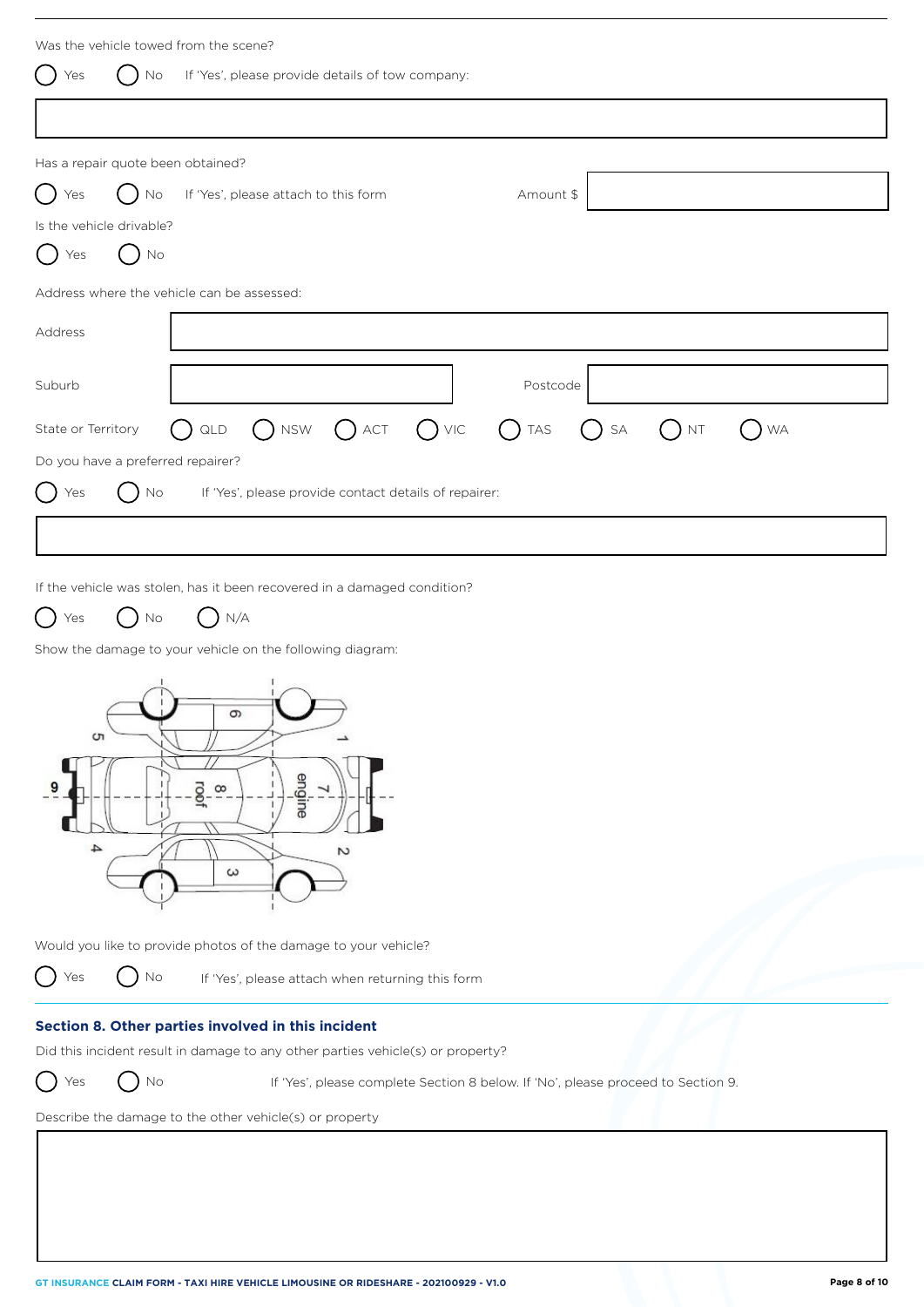If the incident involved another vehicle, please provide the following (if more than one vehicle, please provide details on a separate page):

| Make                                                                                                       |                |            | Model                             |                                                             |                                                 | Body Type            |                        |              |  |
|------------------------------------------------------------------------------------------------------------|----------------|------------|-----------------------------------|-------------------------------------------------------------|-------------------------------------------------|----------------------|------------------------|--------------|--|
|                                                                                                            |                |            |                                   |                                                             |                                                 |                      |                        |              |  |
| Registration Number                                                                                        |                |            |                                   |                                                             |                                                 | Insurer Name         |                        |              |  |
|                                                                                                            |                |            |                                   | Insert Vehicle<br>Registration No. or write<br>unregistered |                                                 |                      |                        |              |  |
| Owner's name                                                                                               |                |            |                                   |                                                             | Owner's Licence Number                          |                      |                        |              |  |
|                                                                                                            |                |            |                                   |                                                             |                                                 |                      |                        |              |  |
| Owner's address                                                                                            |                |            |                                   |                                                             |                                                 |                      |                        |              |  |
| Suburb                                                                                                     |                |            |                                   |                                                             | Postcode                                        |                      |                        |              |  |
| State or Territory                                                                                         | QLD            | $()$ NSW   | $()$ ACT                          | $\bigcirc$ VIC                                              | $\left(\begin{array}{c}\right)$<br><b>TAS</b>   | $()$ SA              | $($ )<br>$\mathsf{NT}$ | <b>WA</b>    |  |
| Owner's contact number                                                                                     |                |            |                                   | Owner's E-mail                                              |                                                 |                      |                        |              |  |
|                                                                                                            |                |            |                                   |                                                             |                                                 |                      |                        |              |  |
| Driver's name of the other vehicle (if different to Owner)                                                 |                |            |                                   |                                                             | Driver's Licence Number (if different to Owner) |                      |                        |              |  |
|                                                                                                            |                |            |                                   |                                                             |                                                 |                      |                        |              |  |
| Driver's address (if<br>different to the Owner)                                                            |                |            |                                   |                                                             |                                                 |                      |                        |              |  |
| Suburb                                                                                                     |                |            |                                   |                                                             | Postcode                                        |                      |                        |              |  |
| State or Territory                                                                                         | $\mathsf{QLD}$ | <b>NSW</b> | ACT<br>$\left( \quad \right)$     | $()$ VIC                                                    | $\bigcirc$<br><b>TAS</b>                        | $\mathsf{SA}\xspace$ | <b>NT</b>              | <b>WA</b>    |  |
| Driver's contact number                                                                                    |                |            |                                   | Driver's E-mail                                             |                                                 |                      |                        |              |  |
|                                                                                                            |                |            |                                   |                                                             |                                                 |                      |                        |              |  |
|                                                                                                            |                |            |                                   |                                                             |                                                 |                      |                        |              |  |
| <b>Section 9. Police &amp; Witness details</b>                                                             |                |            |                                   |                                                             |                                                 |                      |                        |              |  |
| Was the incident reported to the police?<br>$\Box$ No<br>$\left( \begin{array}{c} \end{array} \right)$ Yes |                |            | If 'Yes', please confirm the date |                                                             |                                                 |                      |                        | (dd/mm/yyyy) |  |
|                                                                                                            |                |            |                                   |                                                             |                                                 |                      |                        |              |  |
| Did the police attend the accident scene?<br>No<br>Yes                                                     |                |            |                                   |                                                             | If 'Yes', please provide the following:         |                      |                        |              |  |
| Police event / report No.                                                                                  |                |            |                                   |                                                             | Officer's name / number                         |                      |                        |              |  |
|                                                                                                            |                |            |                                   |                                                             |                                                 |                      |                        |              |  |
| Police station                                                                                             |                |            |                                   |                                                             |                                                 |                      |                        |              |  |
|                                                                                                            |                |            |                                   |                                                             |                                                 |                      |                        |              |  |
|                                                                                                            |                |            |                                   |                                                             |                                                 |                      |                        |              |  |